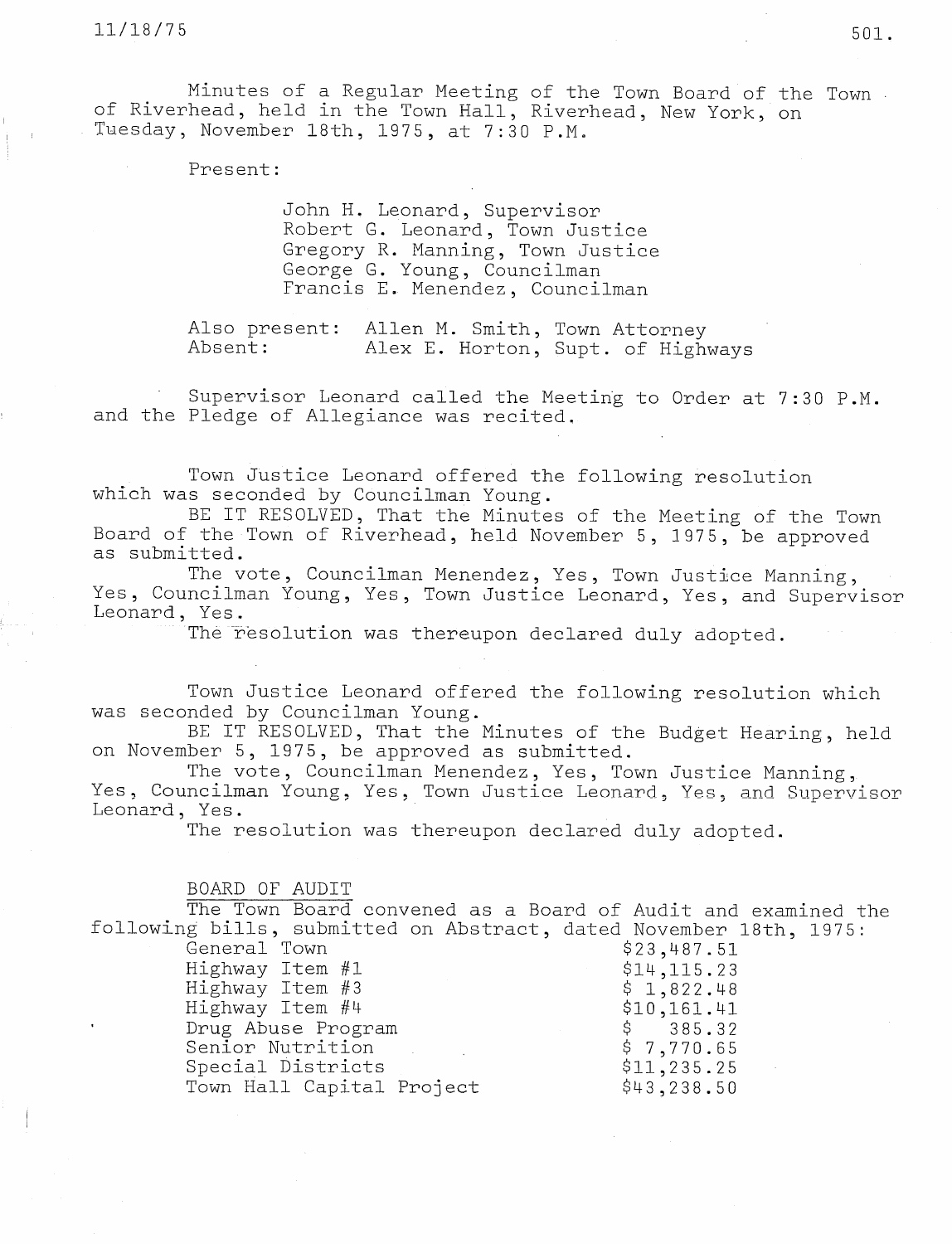BOARD OF AUDIT

Councilman Menendez offered the following resolution which was seconded by Town Justice Manning.

BE IT RESOLVED, That the following bills be and are hereby approved for payment:

| General Town              | \$23,487.51  |
|---------------------------|--------------|
| Highway Item #1           | \$14,115.23  |
| Highway Item #3           | \$1,822.48   |
| Highway Item #4           | \$10,161.41  |
| Drug Abuse Program        | \$385.32     |
| Senior Nutrition          | \$7,770.65   |
| Special Districts         | \$11, 235.25 |
| Town Hall Capital Project | \$43,238.50  |

The vote, Councilman Menendez, Yes, Town Justice Manning, Yes, Councilman Young, Yes, Town Justice Leonard, Yes, and Supervisor Leonard, Yes.

The resolution was thereupon declared duly adopted.

REPORTS Supervisor's, month of October, 1975. Filed.

OPEN BID REPORT - Conversion of Heating System in Jamesport School, Jamesport, N.Y.

After being duly advertised the following bids for converting the present coal fired steam heat system to an oil fired steam heat system in the old Jamesport School, were opened by the Town Clerk on Monday, November 17th, 1975, at 11:00 A.M.:

> Herbert A. Tuthill 273 and 320 Riverleigh Avenue Riverhead, N.Y. 11901

Bid Proposal:  $\frac{1}{2}$ ,190.84 Filed. (Mr. Tuthill failed to execute the non-collusion certificate as per instructions to bidders under Item #5 in the specifications.)

> Bain Industrial Service Corp. P.O. Box 775 5660 Old Sunrise Highway Amityville, N.Y. 11701

Bid Proposal:  $$14,800$  Filed.

After due consideration by the Town Board, both bids were rejected.

OPEN BID REPORT - Repair, Maintenance 8 Installation of Radios for the Police Department After some discussion, the Town Board requested that this Bid

Report be tabled until the matter could be discussed thoroughly with the Police Chief and Captain Palmer. Filed.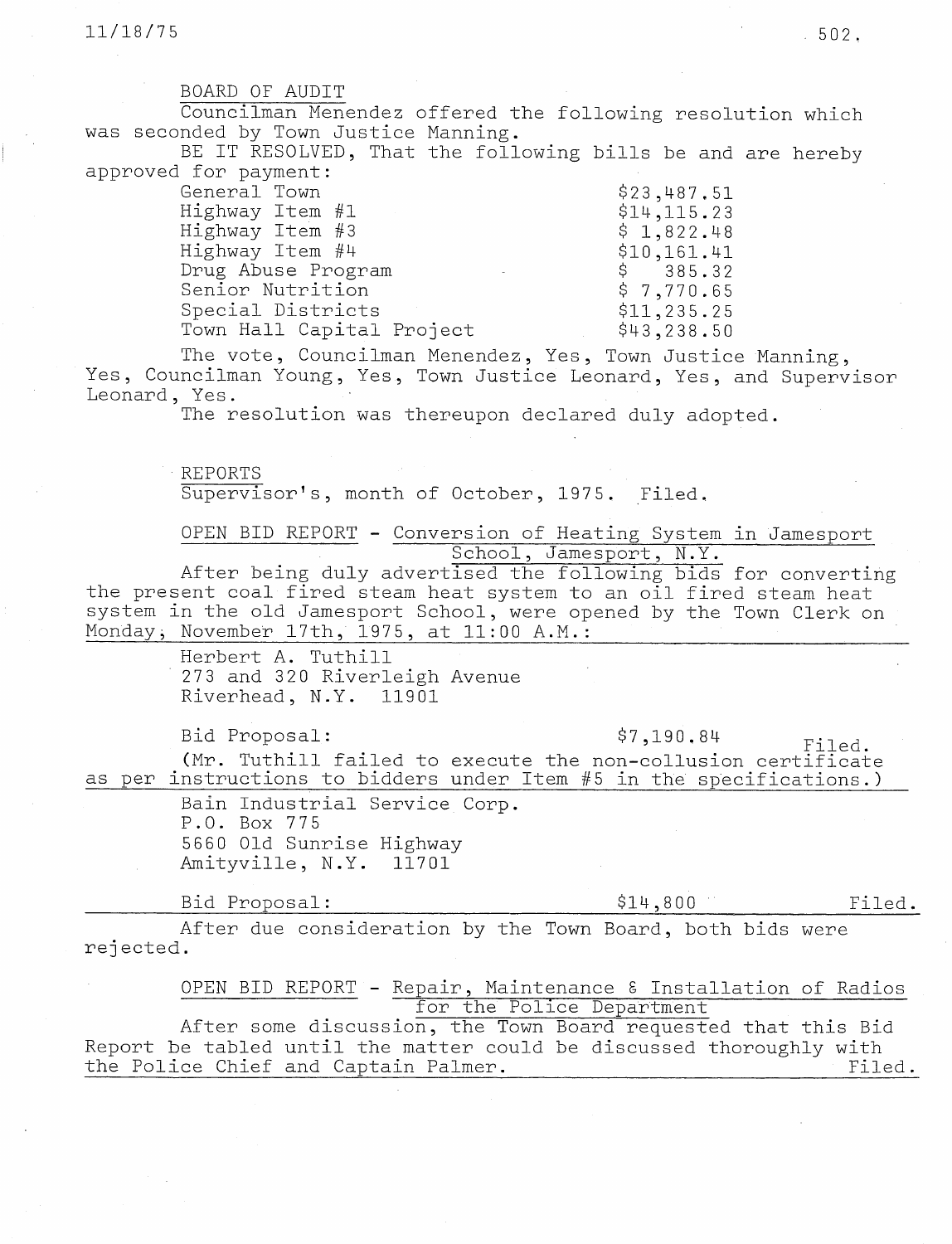11/18/75 503.

OPEN BID REPORT - Two 1976 4-Door Sedans for Building Dept. After being duly advertised the following bids for Two (2) New 1976 4-Door Sedans for use of the Town of Riverhead Building Department, were opened by the Town Clerk, on Monday, November 10th, 1975 at 11:00 A.M.: Herb Obser Motors, Inc. 1241 Route 58 Riverhead, N.Y. 11901 Two (2) 1976 American Motors Hornets iled Delivery Date: 45-60 Days Delivered Bid Price for two vehicles:  $$6,990.00$ Dodge of Riverhead, Inc. 642 West Main Street Riverhead, N.Y. 11901 Filed Two (2) 1976 Dodge Darts Delivery Date: 4 to 6 Weeks Delivered Bid Price for two vehicles:  $$6,999.56$ J.J. Hart Route 58 Riverhead, N.Y. 11901 riled Two (2) 1976 Ford Mavericks Delivery Date: A.S.A.P. Delivered Bid Price for two vehicles:  $\frac{1}{2}$ ,024.52 Rice Chevrolet, Inc. 1260 Northern Blvd. Manhasset, N.Y. <sup>11030</sup> iled Two (2) 1976 Chevrolet Novas Delivery Date: 4 to 8 weeks Delivered Bid Price for two vehicles: \$7,162.78 Otis Ford, Inc. Montauk Highway Quogue, N.Y. 11959 iled. Two (2) 1976 Ford Mavericks Delivery Date: A.S.A.P. Delivered Bid Price for two vehicles:  $$7,321.00$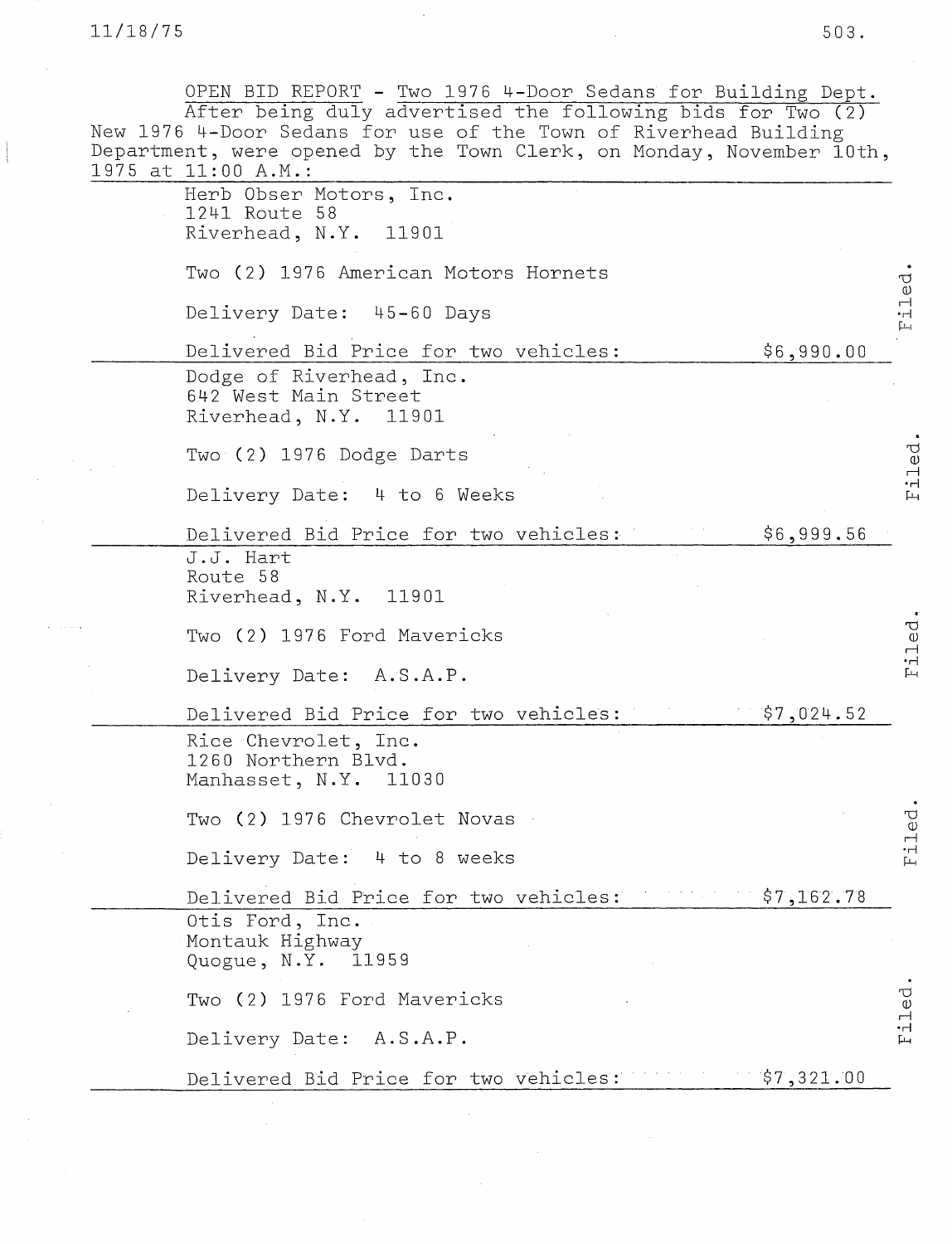$\Delta$ 

| OPEN BID REPORT - continued:<br>Greenport Ford Mercury, Inc.<br>Route 25<br>Greenport, N.Y. 11944                                                                                                                                           |            |  |
|---------------------------------------------------------------------------------------------------------------------------------------------------------------------------------------------------------------------------------------------|------------|--|
| Two (2) 1976 Ford Mavericks                                                                                                                                                                                                                 |            |  |
| Delivery Date: A.S.A.P. per factory production                                                                                                                                                                                              |            |  |
| Delivered Bid Price for two vehicles:                                                                                                                                                                                                       | \$7,362.52 |  |
| Garsten Motors, Inc.<br>1375 Old Country Road<br>Riverhead, N.Y. 11901                                                                                                                                                                      |            |  |
| Two (2) 1976 Plymouth Valiants                                                                                                                                                                                                              |            |  |
| Delivery Date: Within 60 days                                                                                                                                                                                                               |            |  |
| Delivered Bid Price for two vehicles:                                                                                                                                                                                                       | \$7,375.40 |  |
| Kinney Chevrolet-Olds, Inc.<br>East Main Street-Route 25<br>Riverhead, N.Y. 11901                                                                                                                                                           |            |  |
| Two (2) 1976 Chevrolet Novas                                                                                                                                                                                                                |            |  |
| Delivery Date: A.S.A.P.                                                                                                                                                                                                                     |            |  |
| Delivered Bid Price for two vehicles:                                                                                                                                                                                                       | \$7,415.30 |  |
| Riverhead Motors, Inc.<br>Route 58<br>Riverhead, N.Y. 11901                                                                                                                                                                                 |            |  |
| Two (2) 1976 Mercury Comets                                                                                                                                                                                                                 |            |  |
| Delivery Date: 4 to 6 Weeks                                                                                                                                                                                                                 |            |  |
| Delivered Bid Price for two vehicles:                                                                                                                                                                                                       | \$7,440.00 |  |
| Vail Motors Corp.<br>500 Riverleigh Avenue<br>Riverhead, N.Y. 11901                                                                                                                                                                         |            |  |
| Two (2) 1976 Pontiac Venturas                                                                                                                                                                                                               |            |  |
| Delivery Date: 5 to 11 Weeks                                                                                                                                                                                                                |            |  |
| Delivered Bid Price for two vehicles:                                                                                                                                                                                                       | \$7,774.00 |  |
| PETITION<br>Petition of Wittmeier and Old Steeple Church for Special<br>Permit to Construct Single-Family Dwelling in Business C Use Dist.<br>Resolution Calling Public Hearing will be submitted to the<br>Town Board at its next Meeting. | Filed.     |  |

 $\sim 10^7$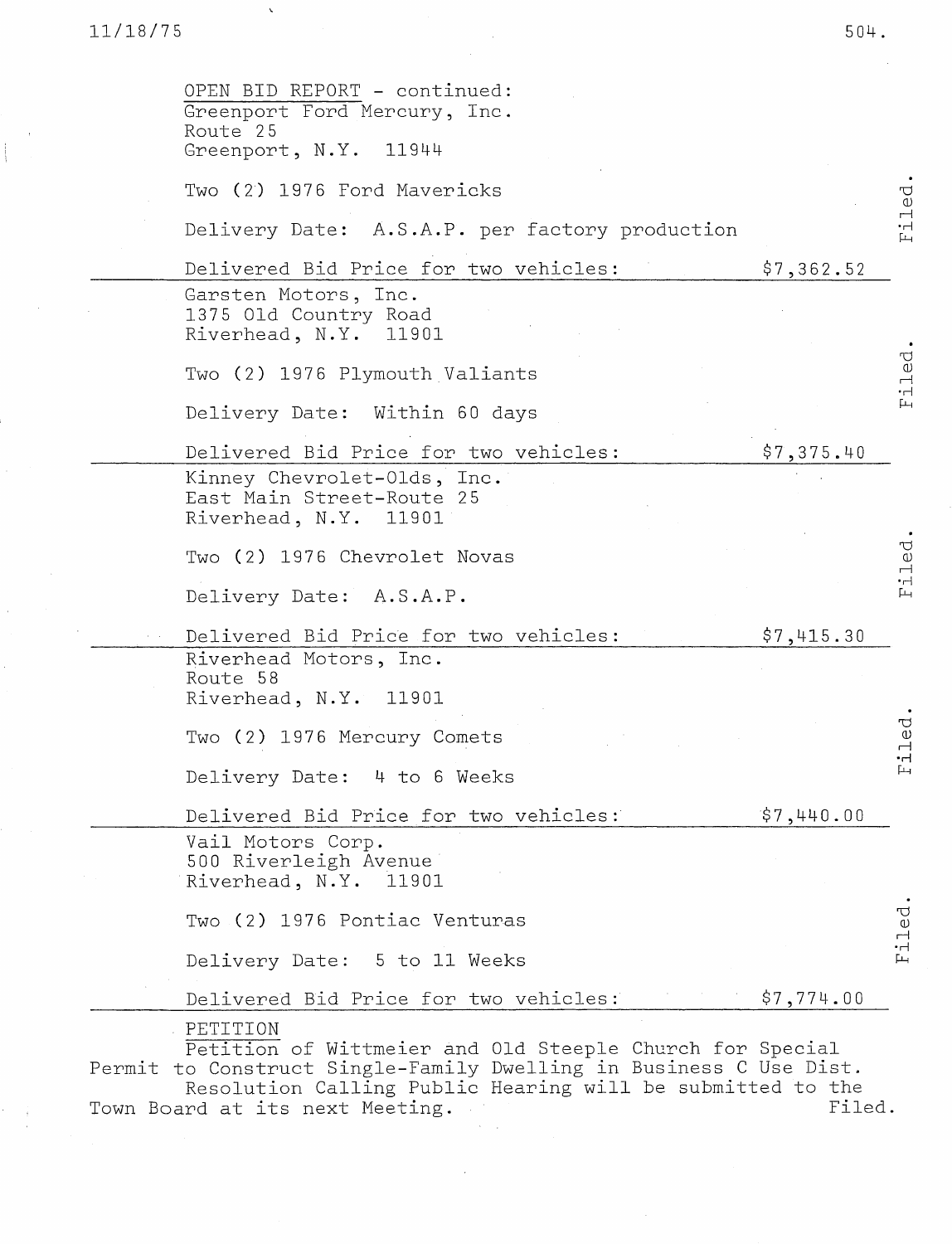# PETITION - continued:

Solomon Raffe, Esq. appeared on behalf of the Old Steeple Church and stating that the Wittmeiers wish to subdivide property on the east side of West Lane in Aquebogue, and sell the southerly lot to the Old Steeple Church of Aquebogue for the purpose of erecting a parsonage.

He further stated that the Planning Board has already approved the application for subdivision of that property and referred the matter to the Town Board regarding the granting of the Special Permit.

### NOTICE AND PETITION

Costa Leonides Papson d/b/a West Side Realty Co. vs Board of Zoning Appeals and Town Board re Decision and Determination of Board of Zoning Appeals. Filed.

Copies to Town Board, Town Attorney and Zoning Board of Appeals.

### CLAIM

Thomas M. Corcoran.. vs Chief of Police, Officer Richard Von Voight, Lt. J. Robinson, etc. for the sum of \$1,500,000.00. Filed. Copies to Town Board, Town Attorney and Insurance Agent.

### COMMUNICATIONS

LILCO, dated 11/3/75, acknowledging receipt of the resolution adopted by the Town Board on 10/7/75, stating its opposition to the imposition of the 85% demand charge on seasonal accounts during the months that businesses are closed.

They further state that enclosed is a copy of a letter from LILCO'S President, C.R. Pierce, to Assemblyman Perry B. Duryea, explaining why this charge is being implemented.

They further note that Mr. Pierce indicates their intention to file a revised tariff to moderate the impact of this charge by phasing it in over three or four years. The state of Filed.

Copies to Town Board and Town Attorney.

Tri-State Regional Planning Commission, dated 11/7/75, requesting the Board's participation at a meeting for local offi of Nassau and Suffolk Counties for the purpose of obtaining loo views on regional planning issues in the New York Metropolitan Region and to explore approaches to improving services to local agencies from state and regional planning organizations.

The meeting will be held on November 19, 1975, at 7:30 P.M., at the State Office Building Cafeteria area in Hauppauge, N.Y. Filed. Copies to Town Board and Town Attorney.

Riverhead Lions Club, dated 11/3/75, inviting the Town Board to help celebrate the coming Christmas Season by taking part in the annual parade to be held on Sunday, December 7, 1975 at  $1:00$  P.M. Filed.

A return reply slip was enclos

Copies to Town Board and Town Attor

The Town Board will make arrangements to attend.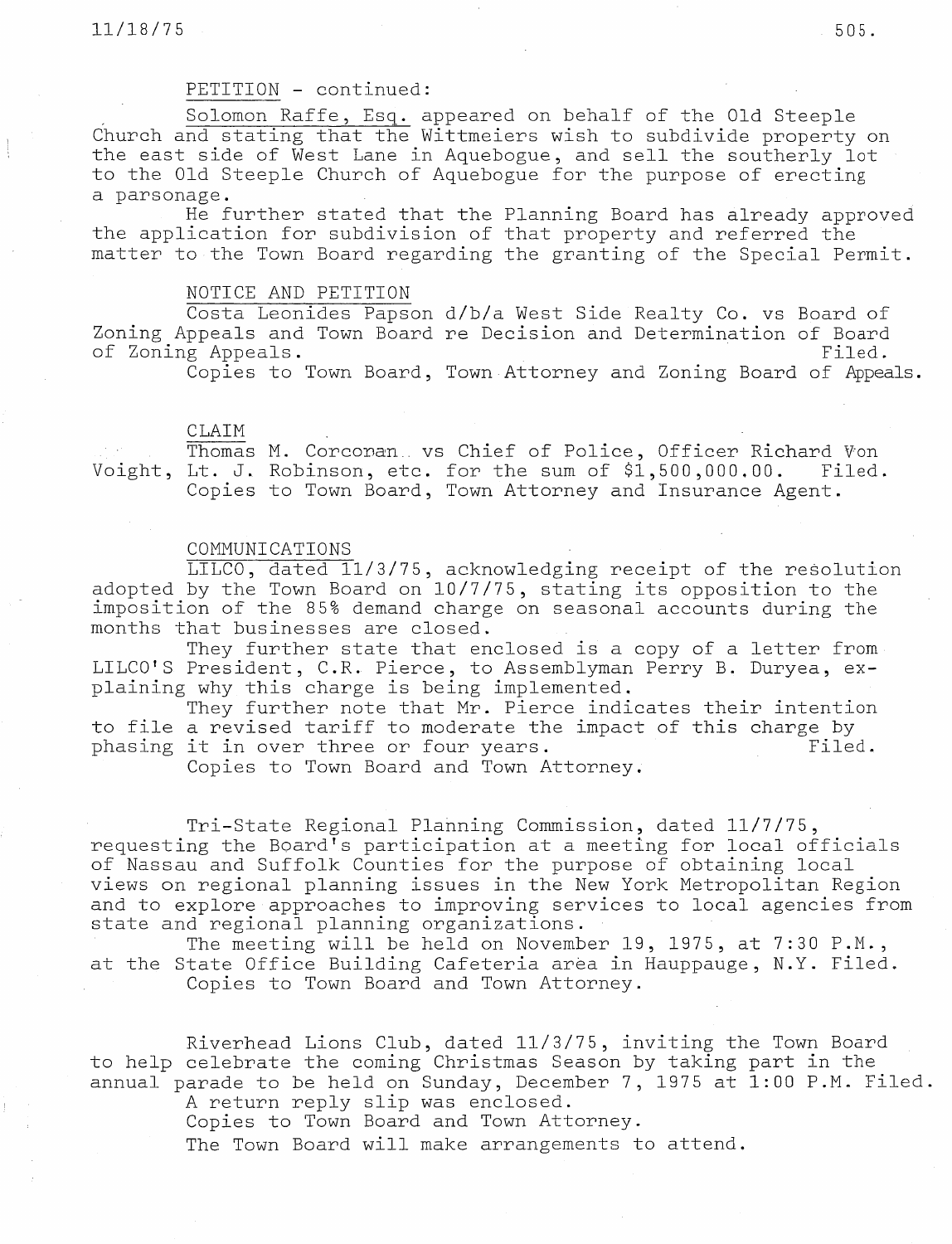COMMUNICATIONS - continued:

Grace M. Downs, dated 11/10/75, complaining of <sup>a</sup> parking summons given her in violation of Riverhead Town Ordinance NO. 3, for parking on the south side of Railroad Avenue.

She goes on to state that she believes that proper signs or other means of designating a "No Parking Area" should be used.

She therefore suggests that the curb be painted yellow and if a sign can not be put close to Griffing Avenue, that the existing signs be changed to "No Parking on This Side of the Street". Filed.

Copies to Town Board and Town Attorney.

This matter was referred to Captain Palmer.

Dept. of the Army, N.Y. Dist. Corps of Engineers, dated 11/7/75, re Public Notice #8314 - Notice of Extension of Time to Submit Comments Regarding Federal Regulations Concerning Discharge of Dredged or Fill Material in the Waters of the United States including the Territorial Seas.

All comments received by December 5, 1975, will be reviewed and evaluated by the Corps of Engineers in future revisions of its interim final regulation. This is a state of the state of the state of the state of the state of the state of the state of the state of the state of the state of the state of the state of the state of the state of the stat

Copies to Town Board and Town Attorney.

Town of Brookhaven, dated 11/6/75, re Proposed Amendment to Chapter 85 of the Building Code regarding Planned Retirements Communities.

Public Hearing will be held at 11:00 A.M. on November 18, 1975, So. Ocean Avenue, Patchogue. The extension of the set of the set of the set of the set of the set of the set of the set of the set of the set of the set of the set of the set of the set of the set of the set of the set of

Copies to all Town Agencies.

Riverhead Chamber of Commerce, dated 11/13/75, advising that the Chamber is acting as a coordinating agent to bring together leaders at an information meeting on the locally sponsored one day community forum on program called "Town Meeting '76". The meeting is to tal place at the Holiday Inn on November 20th, <sup>1975</sup> at 7:30 P.M. A representative of the Institute of Cultural Affairs will explain the program and its implementation. The letter urges the Supervisor or his representative to attend and asks for notification as to who the representative will be, so that reservations may be prepared. Filed. Copies to Town Board and Town Attorney.

Supervisor Leonard replied that Councilman Young will attend the meeting.

The Better Riverhead Association, dated 11/14/75, advising that the association is to beautify Main Street with additional planter boxes and for the Christmas Season, will be planting live trees in a total of 64 boxes, with miniature lights glowing on each tree. They will light the Peconic Avenue and Route 58 circles. They are making an appeal to the Board for a small token of fina support in the amount of \$500, similar to that of last year.

They also ask permission for Myron Cheshire, the Electrician, to hook into the electric supply on the south side of Main Street, the Comfort Station in Grangebel Park and the north side of Meyers Park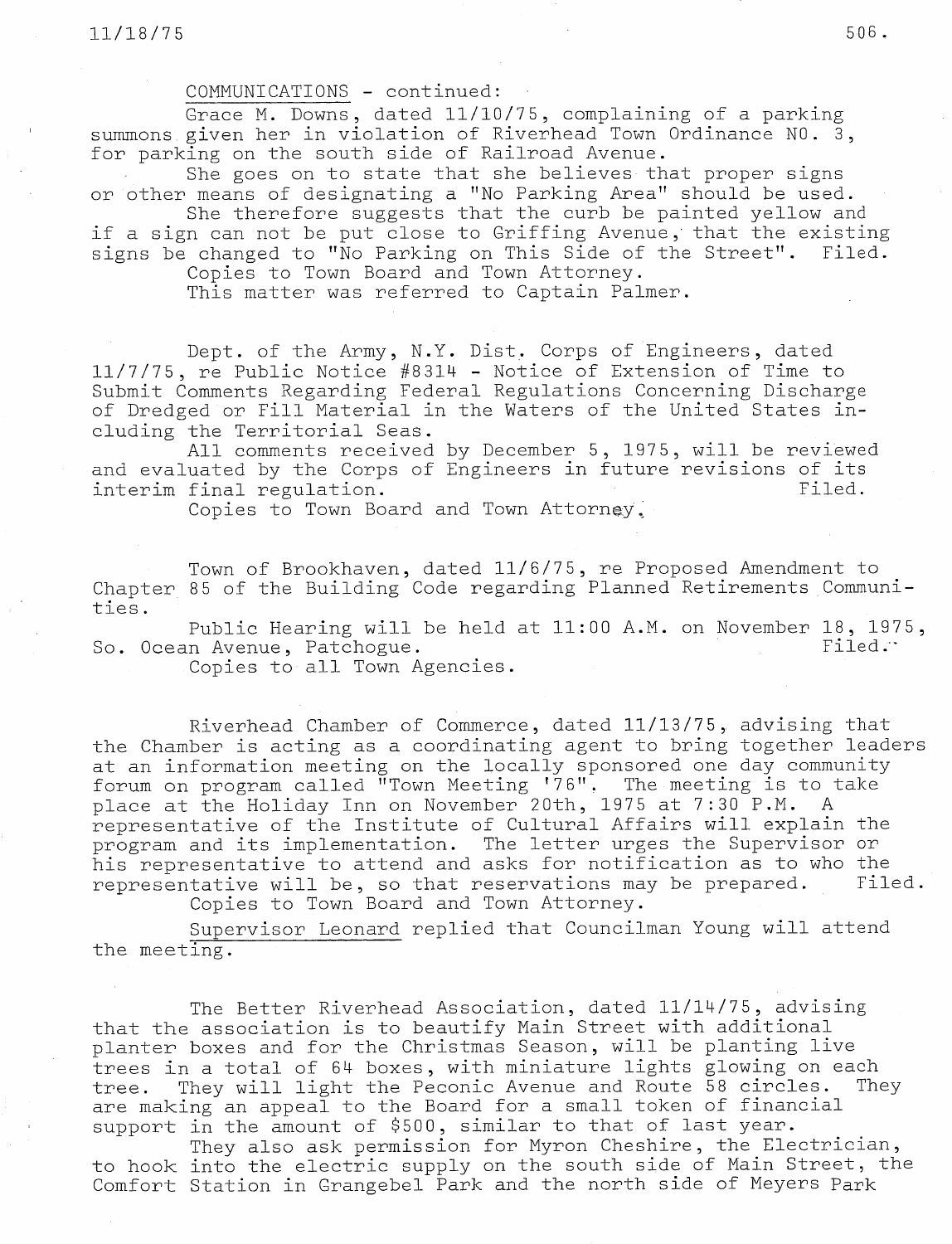COMMUNICATIONS - continued:

for the time period of December 1, 1975 to January 1, 1976. They look forward to the Board's approval of both requests.  $Filed.$ Copies to Town Board and Town Attorney.

The Town Board granted permission for the electrical hook-up.

### PERSONAL APPEARANCES

Supervisor Leonard asked if anyone wished to be heard and the following responded:

Mrs. Elizabeth Dascal, Ridge Road, Ridge, Pres. of Volunteers for Animal Welfare and also on the Canine Committee of Brookhaven expressed her disappointment at the Board's apathetic attitude towards animal welfare in Riverhead.

She then spoke of the Supervisor's retort, as printed in Suffolk Life, regarding wall-to-wall carpeting and dishwashers for the dogs, as being a ridiculous statement and hoped the taxpayers of Riverhead would be better represented in the future.

Supervisor Leonard replied that two weeks before her visit to the Riverhead Pound, the A.S.P.C.A. was there and the only complaint they had was the manner in which the excess animals were. disposed of.

Margaret Reidy, Riverhead stated that she had requested the a humane officer from the A.S.P.C.A. to investigate the euthanasia procedure at the Pound and that's all he investigated.

Judge Manning asked what other problems she felt shouId be dealt with at the Pound.

Mrs. Reidy stated that was no system of logging the animals as they were picked up, so that if someone called up to find out if their dog was there, no one would know.

Judge Manning replied that he meant problems, with reference to the building îtself.

He further commented that both he and Councilman Menendez have inspected the Pound on their own and found it to be clean and amply lit.

Mrs. Reidy stated that the Judge jumped from a box to a building.

She then said that the dogs eat from rusty dishes.

Supervisor Leonard stated that the dishes are washed every morning.

Mrs. Reidy snapped back that she didn't say they weren't washed! She went on to say that the arrogant attitude of the Board was not the way to go about this and was just waylaying any kind of constructive criticism presented by the taxpayers!

Supervisor Leonard replied that he felt she was taking too much on her own, because the complaints of the A.S.P.C.A. were not as bad as hers.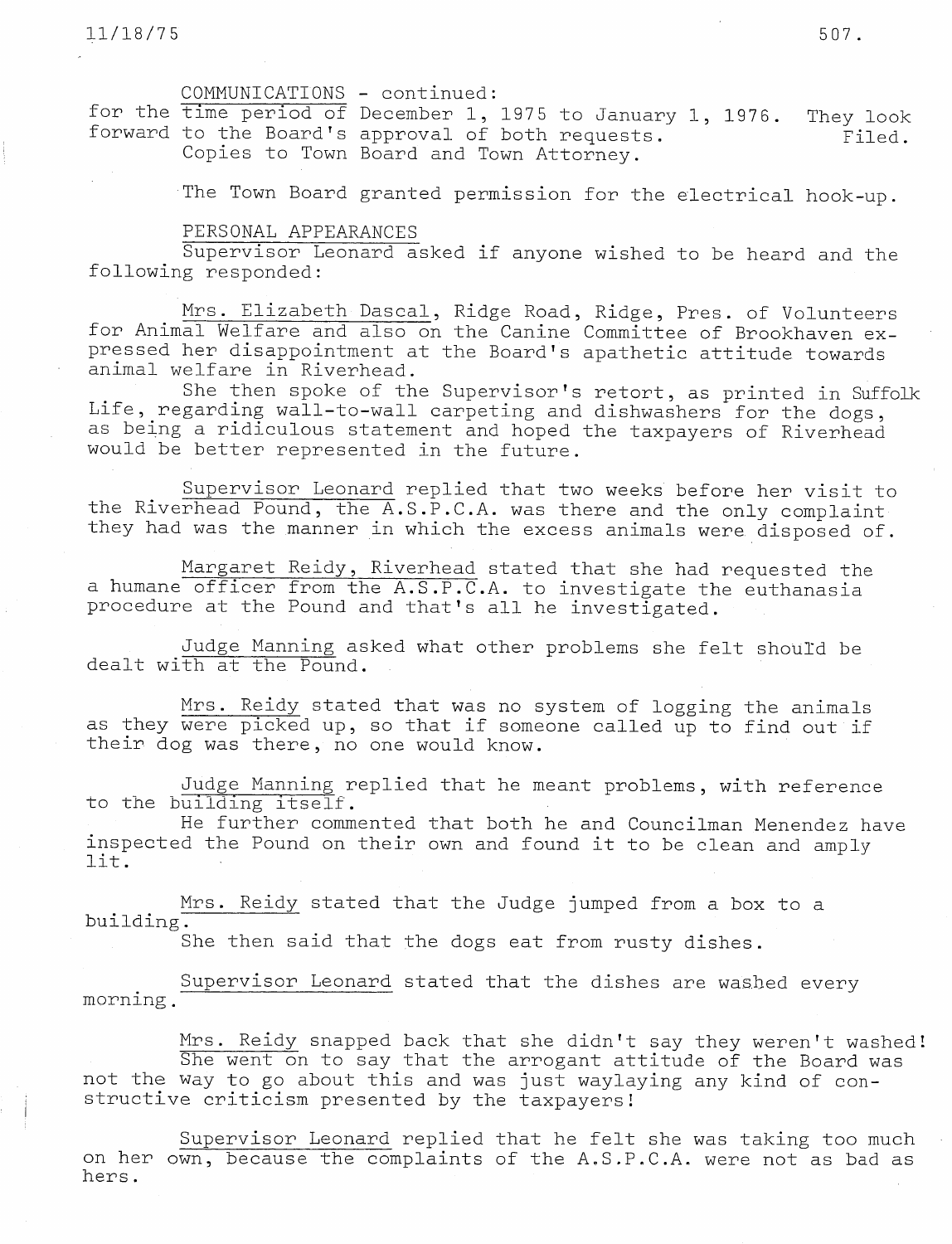## PERSONAL APPEARANCES - continued:

Paul Meyer spoke on the conditions of Riverhead's Dog Pound and said that compared to some others he's seen, "ours is a Tiffany".

He spoke of the hunting season and complained about the men shooting too close to his house. He then addressed himself to Judge Manning saying that last year when he made this same complaint, the Judge had assured him that there.was a new law prohibiting hunting within the hamlet of Riverhead.

Judge Manning stated that that statement was partially true, in that, at the time, the Board was working on a hunting ordinance, but it never came about.

Mr. Meyer then said that he wondered if some law could be enacted to protect the citizens.

Judge Leonard commented that they had a public hearing on this very subject, last year, and the hunters came out in force and voiced their objections and the ordinance was never adopted.

Mr. Meyer asked if that meant that it was a closed issue.

Judge Leonard replied that as far as he was concerned, it should be brought up again.

Mr. Meyer then spoke on one of the editorials in the Suffolk Life, stating that he didn't always agree with Mr. Willmott, because he didn't always get his facts straight.

He then read an excerpt from a recent editorial concerning saving money, at the expense of a pretty park and a bicycle path for the kids.

Eva Nicosia from the Jamesport Improvement Society asked if the bid on conversion of.the heating system in the old Jamesport School would be resubmitted right away.

She further commented on various groups who were anxiously waiting to start using the building.

Judge Leonard asked if there was any.way that space heaters could be used in certain rooms for the remainder of the season.

Mrs. Nicosia replied that space heaters would not take care of heating the water pipes for the bathrooms. Discussion followed.

Judge Manning stated that the Board has been told by Mr. Ross and Mr. Budd that the boiler in the Jamesport School is paper thin and should be condemned.

He then stated that at first, Mr. Mapes went down and thought that maybe something could be done with it and drew up the specs for the bid. He later discovered that the boiler was not good enough and didn't even bother to submit a bid.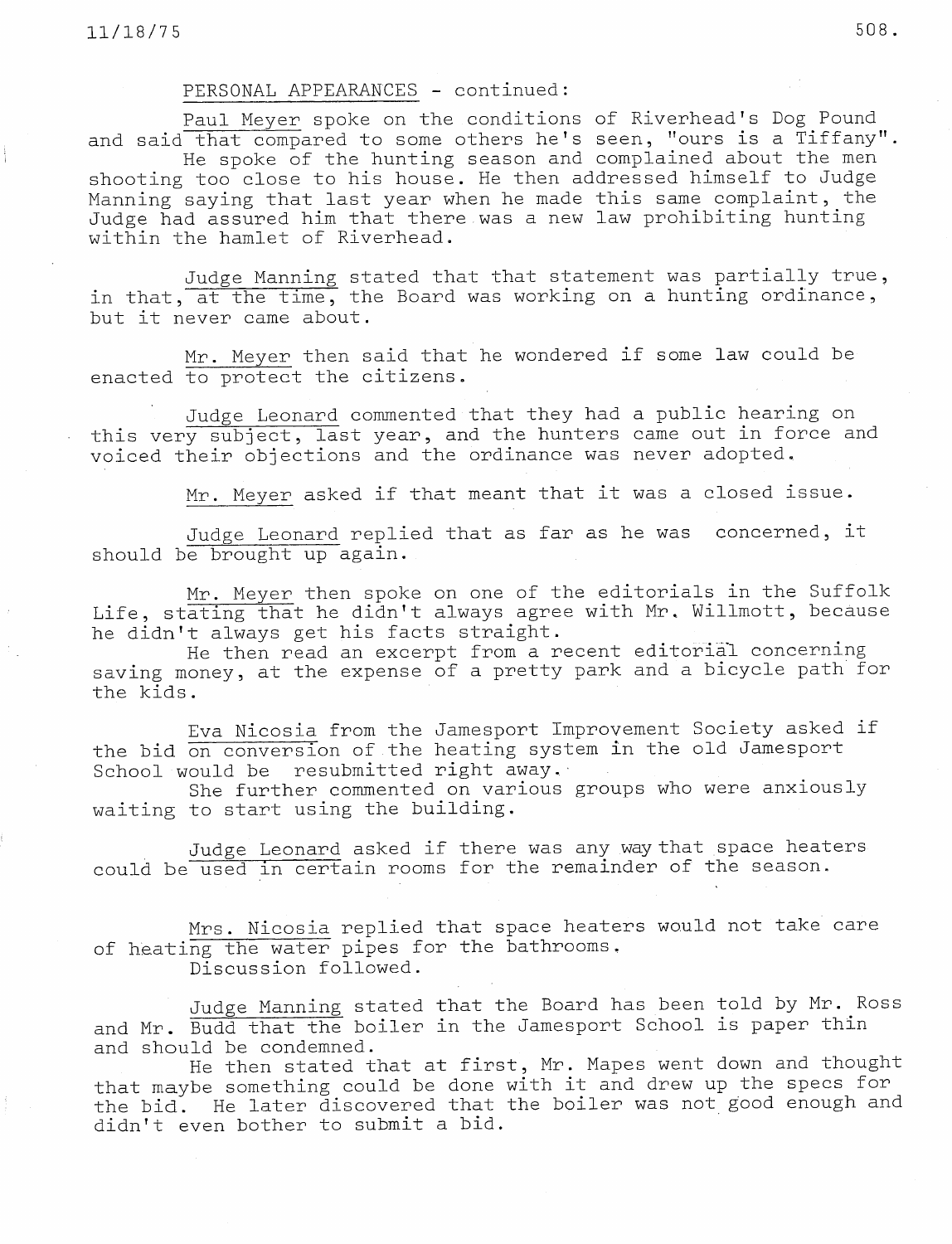# PERSONAL APPEARANCES - continued:

After more discussion, it was decided that the Board meet with Mr. Mapes and Mrs. Nicosia to try and bring about a solution.

Roy Hooper spoke on the proposed purchase of the Benjamin and Corwin Houses for historical purposes and stringly voiced his objection to spending the taxpayers' money for. such purposes.

He also brought up the subject of the Morrell Property on Peconic Avenue and objected to that project, as well.

## RESOLUTIONS

Councilman Young offered the following resolution which was seconded by Town Justice Leonard.

RESOLVED, That Highway bills submitted on abstract, dated November 18, 1975, as follows:

Miscellaneous Item #4: Capitol Highway Materials, Inc., bills dated October 24 and 31, 1975 totalling \$1,872.90; be and the same are hereby approved for payment.

The vote, Councilman Menendez, Yes, Town Justice Manning, Yes, Councilman Young, Yes, Town Justice Leonard, Yes, and Supervisor Leonard, Yes.

The resolution was thereupon declared duly adopted.

Councilman Young offered the following resolution which was seconded by Councilman Menendez.

WHEREAS, The Superintendent of Highways has employed Thomas L. McKay, Jr. as Temporary Laborer in the Highway Department effective November 3, 1975, now therefore be if

RESOLVED, That Thomas L. McKay, Jr. be and is hereby employed by the Town of Riverhead as Temporary Laborer in the Highway Depart-Ment at the rate of \$3.85 per hour, effective November 3, 1975.

The vote, Councilman Menendez, Yes, Town Justice Manning, Yes, Councilman Young, Yes, Town Justice Leonard, Yes, and Supervisor Leonard, Yes.

The resolution was thereupon declared duly adopted.

Town Justice Manning offered the following resolution.which was seconded by Councilman Menendez.

RESOLVED, That the Long Island Lighting Company be and is hereby authorized to make the following surveys for light installations:

- 1. Poles #67,#69, #81, #82 and #86 on Route 58, Riverhead, New York
- 2. On Pole #3 or #4, Peach Street and Long View Road, Wading River, New York
- 3. On Poles #9 and #6-2, side street off Industrial Blvd., Riverhead, New York
- 4. On Pole #11-1, another side off Industrial Blvd., Riverhead, New York

The vote, Councilman Menendez, Yes, Town Justice Manning, Yes, Councilman Young, Yes, Town Justice Leonard, Yes, and Supervisor Leonard, Yes.

The resolution was thereupon declared duly adopted.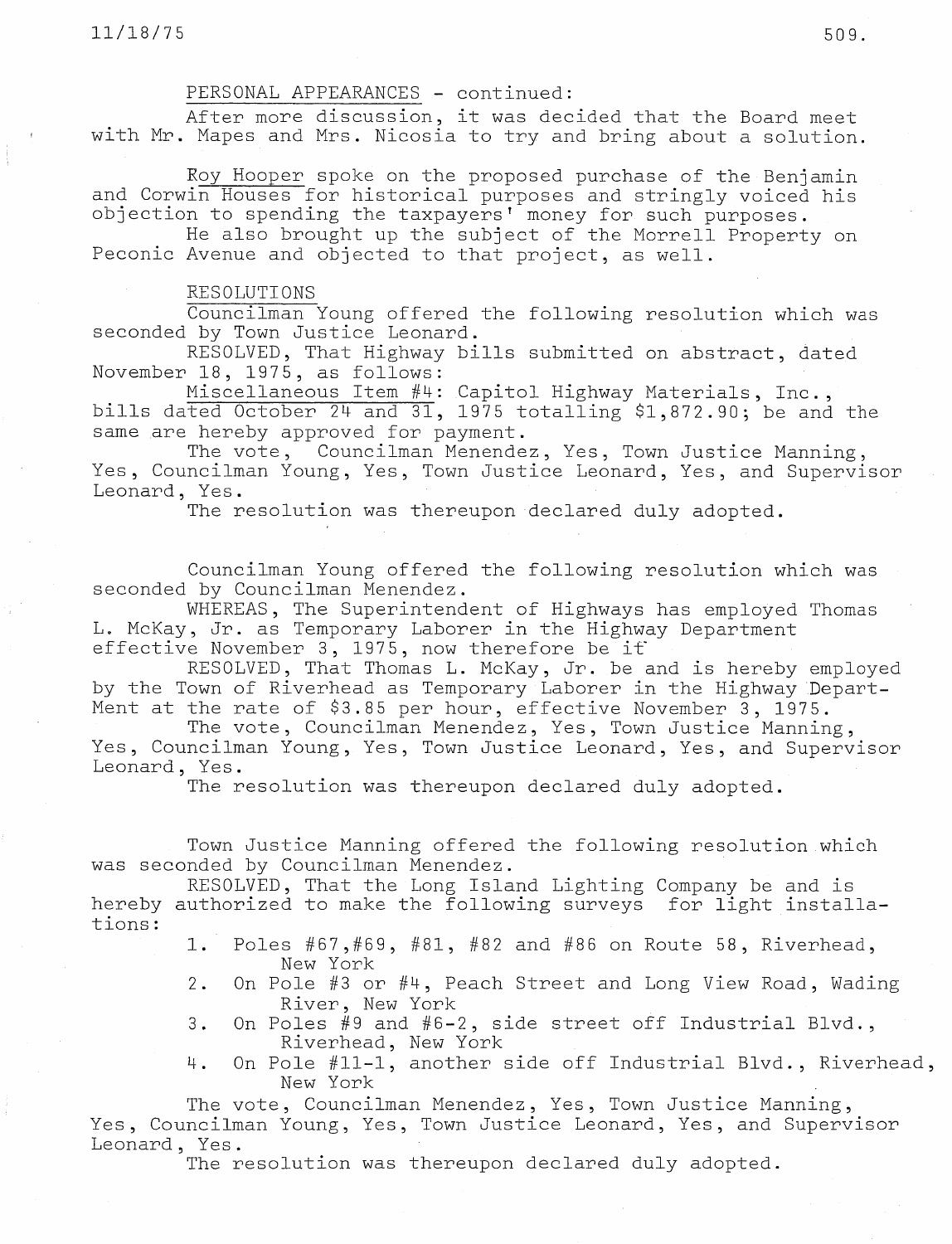RESOLUTIONS - continued:

Councilman Menendez offered the following resolution which was seconded by Town Justice Manning.

BE IT RESOLVED, That the bid for Two (2) New 1976 4-Door Sedans for use of the Riverhead Town Building Department, be and is hereby awarded to: HERB OBSER MOTORS, INC., 1241 Route 58, Riverhead, New York, 11901, at a cost of \$6,990.00, and

FURTHER RESOLVED, That the acceptance of said bid is subject to the specification form.

The vote, Councilman Menendez, Yes, Town Justice Manning, Yes, Councilman Young, Yes, Town Justice Leonard, Yes, and Supervisor Leonard, Yes.

The resolution was thereupon declared duly adopted.

Town Justice Leonard offered the following resolution which was seconded by Councilman Young.

RESOLVED, That the following employee of the Supervisor's Office, be paid time and one-half overtime compensation:

| Helen Guyer                                                   |  | October 24, 1975       |  |  |  | 2½ Hours |
|---------------------------------------------------------------|--|------------------------|--|--|--|----------|
|                                                               |  | November $11, 1975$    |  |  |  | 2½ Hours |
|                                                               |  | November $14$ , $1975$ |  |  |  | 3½ Hours |
|                                                               |  | November 15, 1975      |  |  |  | 2½ Hours |
| Total of 11 Hours $\&$ \$8.12 per hour for the sum of \$89.32 |  |                        |  |  |  |          |
|                                                               |  |                        |  |  |  |          |

Five vacation days included in November 21, 1975 salary.

The vote, Councilman Menendez, Yes, Town Justice Manning, Yes, Councilman Young, Yes, Town Justice Leonard, Yes, and Supervisor Leonard, Yes.

The resolution was thereupon declared duly adopted.

Councilman Young offered the following resolution which was seconded by Town Justice Leonard.

RESOLVED, That the Town Clerk be and she is hereby authorized to publish and post a notice to bidders for One 4-Door Sedan vehicle, for use of the Supervisor of the Town of Riverhead.

The vote, Councilman Menendez, Yes, Town Justice Manning, Yes, Councilman Young, Yes, Town Justice Leonard, Yes, and Supervisor Leonard, Yes.

The resolution was thereupon declared duly adopted.

Supervisor Leonard stated that this car is a 1970 Dodge and not in the best of shape. (Referring to the present vehicle being used.)

He further stated that since they had money left in the budget, he felt it should be spent for that.

Town Justice Manning offered the following resolution which was seconded by Councilman Menendez.

WHEREAS, Due to poor fiscal management over a long period of time, the City of New York is now at the brink of default on its financial obligations, and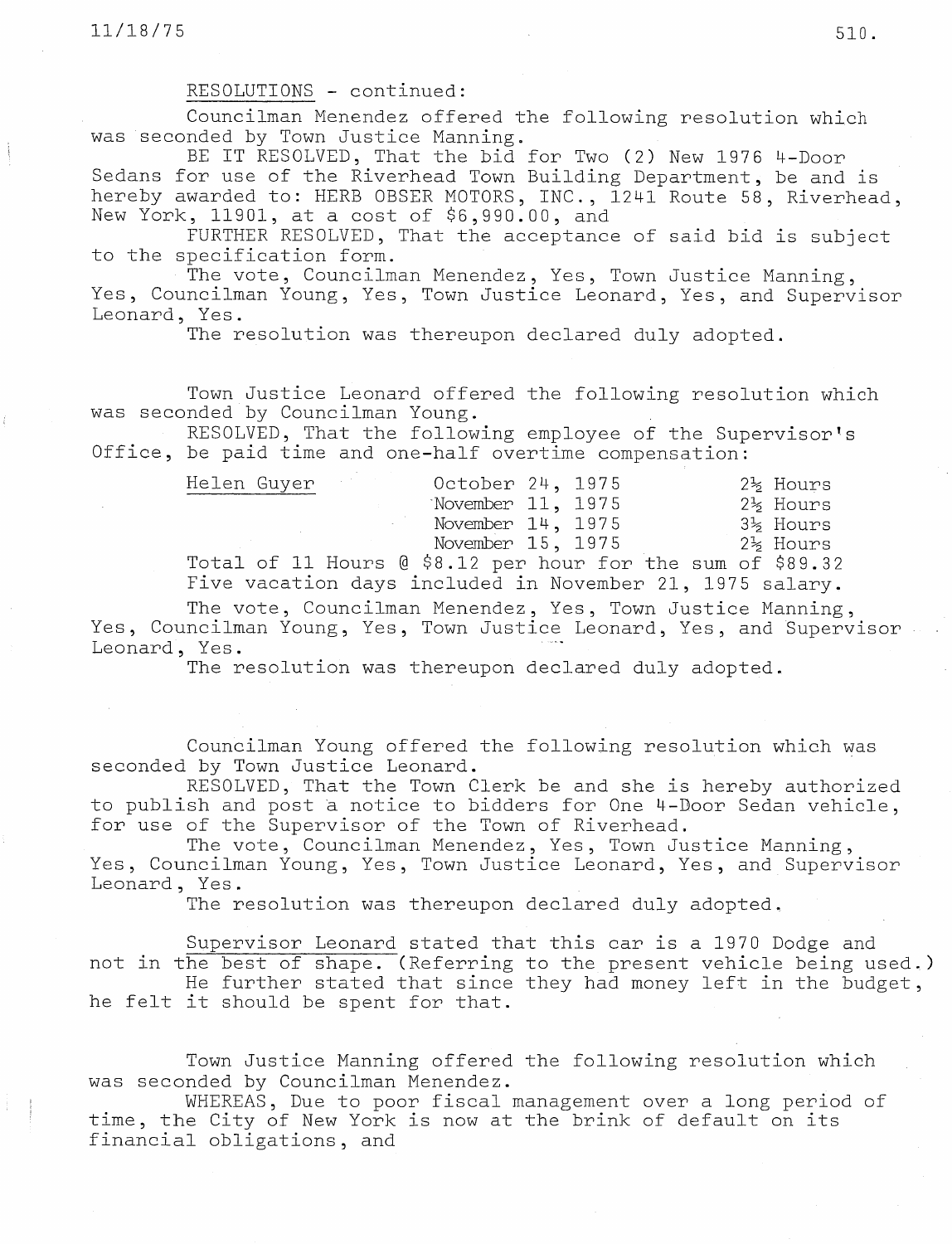## RESOLUTIONS - continued:

WHEREAS, There is serious question as to whether or·not the City may continue to meet its financial obligations, and

WHEREAS, The State Comptroller, Arthur Levitt, is recommending the investment of New York State Retirement Pension Funds in Municipal Bonds of the City of New York and of the Municipal Assistance Corporation, and

WHEREAS, Such action poses a serious threat to the financial security of the New York State Retirement System, and, directly, to the employees of the Town of Riverhead who are under the State Retirement System, together with those who are already retired and who are now dependent on their retirement funds for their very existence,

NOW, THEREFORE, BE IT RESOLVED, That the Town of Riverhead hereby urges the New York State Comptroller to invest New York State Retirement Funds only in sound securities and that he not invest retirement funds in questionable bonds and other financial obligations of the City of New York or the Municipal Assistance Corporation, and

BE IT FURTHER RESOLVED, That copies of this resolution be sent to the Governor of the State of New York, the Attorney General, the State Comptroller, and to the State Senate and Assembly, who represent the Town of Riverhead in the State Government.

The vote, Councilman Menendez, Yes, Town Justice Manning, Yes, Councilman Young, Yes, Town Justice Leonard, Yes, and Supervisor Leonard, Yes.

The resolution was thereupon declared duly adopted.

Town Justice Leonard offered the following resolution which was seconded by Councilman Young.

BE IT RESOLVED, That the following police officers be paid recall time from July 1, 1975 to October 31, 1975, as per P.B.A. Contract at time and one-half of their regular salary:

|  | 1. H. Boden     | $8 - 25 - 75$<br>$8 - 31 - 75$<br>$9 - 07 - 75$                  | 4 Hours<br>4 Hours<br>4 Hours                  | \$46.20<br>46.20<br>46.20          | \$138.60 |
|--|-----------------|------------------------------------------------------------------|------------------------------------------------|------------------------------------|----------|
|  | 2. J. Becht     | $10 - 31 - 75$                                                   | 4 Hours                                        |                                    | \$48.48  |
|  | 3. A. Densieski | $7 - 21 - 75$                                                    | 4 Hours                                        |                                    | \$39.12  |
|  | 4. T. Dorfer    | $10 - 31 - 75$                                                   | 4 Hours                                        |                                    | \$11.76  |
|  | 5. J. Dunleavy  | $10 - 31 - 75$                                                   | 4 Hours                                        |                                    | \$41.76  |
|  | 6. F. Foote     | $7 - 14 - 75$<br>$8 - 17 - 75$<br>$8 - 20 - 75$<br>$8 - 25 - 75$ | Hours<br>$-4$<br>4 Hours<br>7 Hours<br>4 Hours | \$41.76<br>41.76<br>73.08<br>41.76 | \$198.36 |
|  | 7. V. Gianni    | $8 - 11 - 75$<br>$9 - 03 - 75$<br>$10 - 31 - 75$                 | 4 Hours<br>4 Hours<br>Hours<br>4               | \$32.82<br>32.82<br>32.82          | \$98.46  |
|  | 8. A. Grossman  | $8 - 18 - 75$                                                    | 4 Hours                                        |                                    | \$41.76  |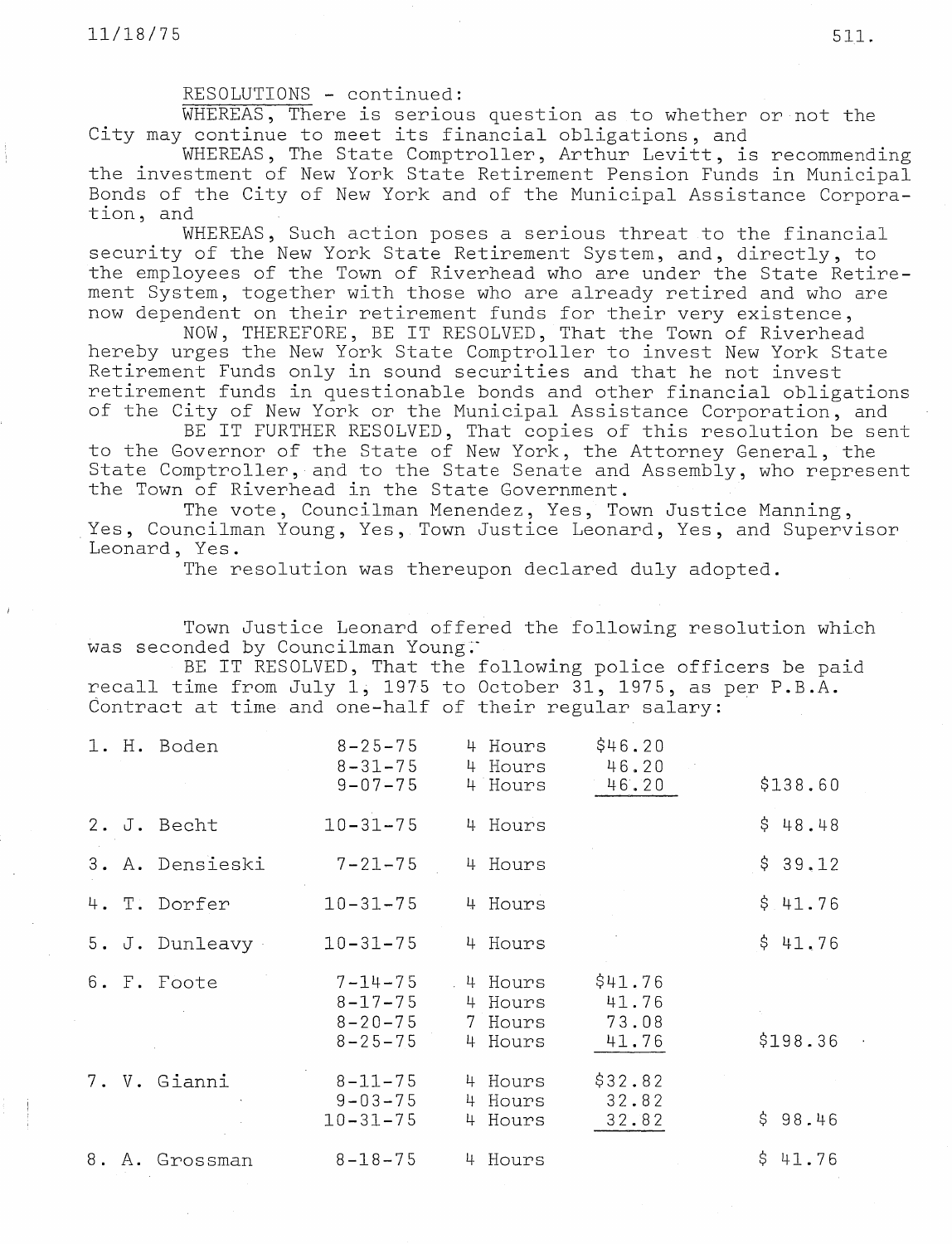11/18/75 512.

|       |                    | RESOLUTIONS - continued:                                                           |                                                     |                                             |            |
|-------|--------------------|------------------------------------------------------------------------------------|-----------------------------------------------------|---------------------------------------------|------------|
| $9$ . | B. Keller          | $8 - 11 - 75$                                                                      | 4 Hours                                             |                                             | \$32.82    |
|       | 10. O. McDonald    | $7 - 21 - 75$                                                                      | 4 Hours                                             |                                             | \$41.76    |
|       | 11. W. Moisa       | $10 - 31 - 75$                                                                     | 4 Hours                                             |                                             | \$43.44    |
|       | 12. P. Paasch      | $10 - 31 - 75$                                                                     | 4 Hours                                             |                                             | \$41.76    |
|       | 13. W. Palmer      | $7 - 31 - 75$<br>$8 - 01 - 75$<br>$8 - 18 - 75$<br>$9 - 03 - 75$                   | 4 Hours<br>4 Hours<br>4 Hours<br>4 Hours            | \$46.80<br>46.80<br>46.80<br>46.80          | \$187.20   |
|       | 14. J. Pleickhardt | $9 - 05 - 75$<br>$10 - 6 - 75$                                                     | 4 Hours<br>4 Hours                                  | \$32.82<br>32.82                            | \$65.64    |
|       | 15. J. Psaltis     | $9 - 29 - 75$                                                                      | 4 Hours                                             |                                             | \$32.82    |
|       | 16. F. Rodgers     | $10 - 27 - 75$<br>$10 - 31 - 75$                                                   | 4 Hours<br>4 Hours                                  | \$32,82<br>32.82                            | \$65.64    |
|       | 17. F. Romaniello  | $8 - 18 - 75$                                                                      | 4 Hours                                             |                                             | \$41.76    |
|       | 18. A. Summerville | $8 - 20 - 75$<br>$9 - 09 - 75$<br>$9 - 25 - 75$                                    | 4 Hours<br>4 Hours<br>4 Hours                       | \$46.80<br>46.80<br>46.80                   | \$140.40   |
|       | 19. R. Underwood   | $7 - 18 - 75$<br>$8 - 08 - 75$<br>$8 - 27 - 75$<br>$9 - 11 - 75$<br>$10 - 11 - 75$ | 4 Hours<br>4 Hours<br>4 Hours<br>4 Hours<br>4 Hours | \$51,78<br>51.78<br>51.78<br>51.78<br>51.78 | \$258.90   |
|       | 20. R. Von Voight  | $8 - 04 - 75$<br>$8 - 25 - 75$<br>$8 - 29 - 75$<br>$10 - 31 - 75$                  | 4 Hours<br>8 Hours<br>4 Hours<br>4 Hours            | \$32.82<br>65.64<br>32.82<br>32.82          | \$164.10   |
|       | 21. W. Witt        | $10 - 31 - 75$                                                                     | 4 Hours                                             |                                             | \$36.00    |
|       |                    |                                                                                    |                                                     | TOTAL                                       | \$1,800.54 |

The vote, Councilman Menendez, Yes, Town Justice Manning, Yes, Councilman Young, Yes, Town Justice Leonard, Yes, and Supervisor Leonard, Yes.

The resolution was thereupondeclared duly adopted.

Town Justice Leonard offered the following resolution which was seconded by Councilman Young.

BE IT RESOLVED, That the following police officers be pa overtime from July 1, 1975 to October 31, 1975 as per P.B.A. Cont: at time and one-half their regular salary: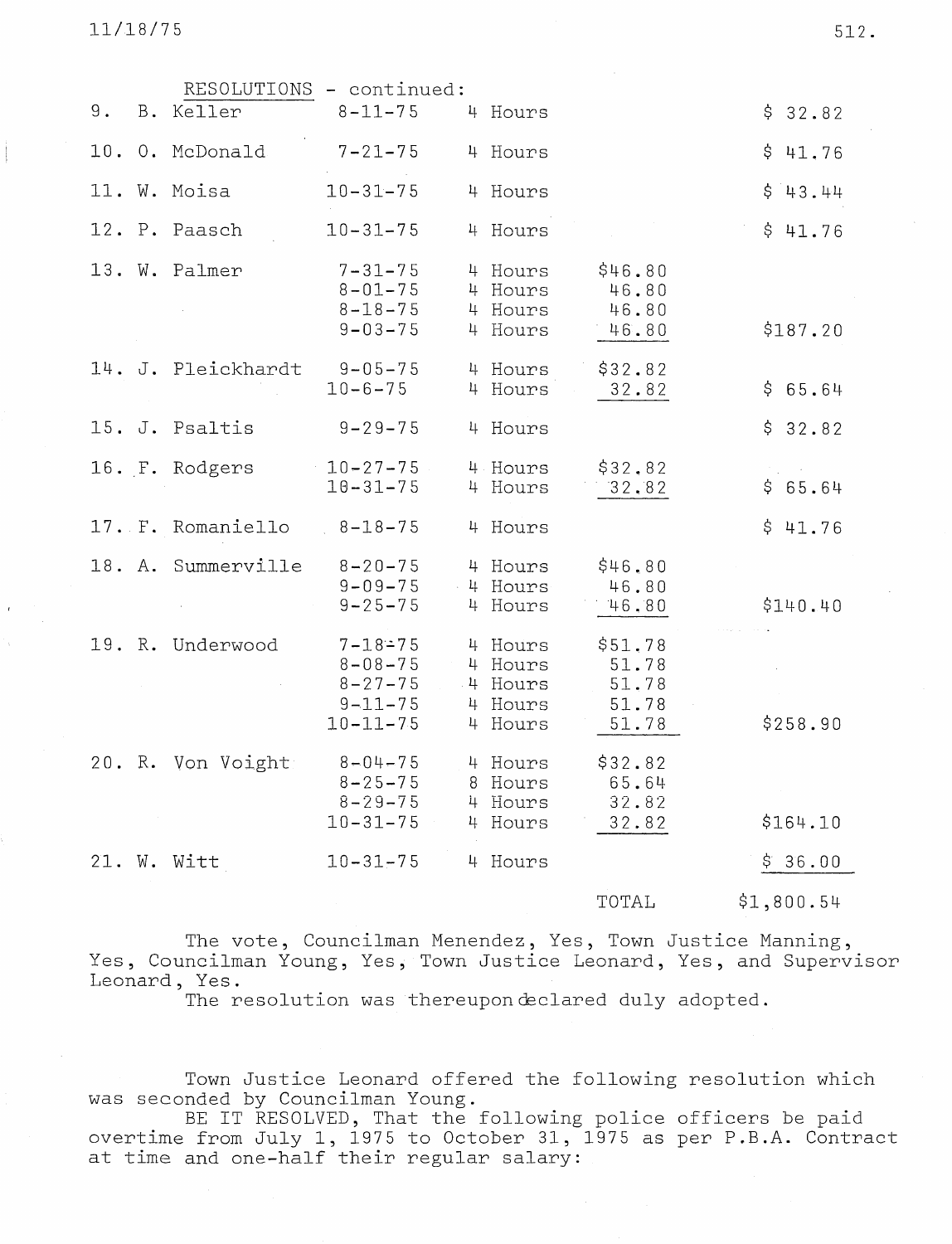$11/18/75$  513.

|       | RESOLUTIONS - continued: |                                                                                                     |                                                                                            |                                                    |                        |
|-------|--------------------------|-----------------------------------------------------------------------------------------------------|--------------------------------------------------------------------------------------------|----------------------------------------------------|------------------------|
| 1.    | E. Curven                | $9 - 09 - 75$                                                                                       | $\frac{1}{2}$ Hour                                                                         |                                                    | \$<br>5.63             |
| $2$ . | T. Dorfer                | $9 - 18 - 75$                                                                                       | 2 Hours                                                                                    |                                                    | \$20.88                |
| 3.    | J. Dunleavy              | $9 - 24 - 75$<br>$10 - 6 - 75$                                                                      | $1\frac{1}{2}$ Hours<br>$1-3/4$ Hours                                                      | \$22.62<br>26.09                                   | \$48.71                |
| 4.    | J. Grattan               | $9 - 22 - 75$                                                                                       | 14 Hours                                                                                   |                                                    | \$15.10                |
| $5$ . | J. Kurpetski             | $7 - 16 - 75$                                                                                       | 1 Hour                                                                                     |                                                    | \$10.44                |
| 6.    | 0. McDonald              | $9 - 22 - 75$                                                                                       | $14$ Hours                                                                                 |                                                    | \$13.01                |
| 7.    | V. Michalski             | $7 - 14 - 75$                                                                                       | 1 <sup>2</sup> Hours                                                                       |                                                    | \$15.66                |
| 8.    | D. Miller                | $9 - 09 - 75$                                                                                       | $3/4$ Hour                                                                                 |                                                    | \$<br>6.12             |
| 9.    | P. Paasch                | $9 - 24 - 75$                                                                                       | 3 <sup>1</sup> / <sub>2</sub> Hours                                                        |                                                    | \$36.54                |
|       | 10. J. Pleickhardt       | $7 - 04 - 75$<br>$7 - 15 - 75$<br>$8 - 13 - 75$<br>$8 - 24 - 75$<br>$8 - 30 - 75$<br>$10 - 15 - 75$ | $1\frac{1}{2}$ Hours<br>2 Hours<br>% Hour<br>$2\frac{1}{2}$ Hours<br>2 Hours<br>$3/4$ Hour | \$12.30<br>16.41<br>4.10<br>20.51<br>16.41<br>6.12 | \$75.85                |
|       | 11. J. Psaltis           | $7 - 03 - 75$<br>$8 - 08 - 75$<br>$10 - 22 - 75$                                                    | 4 Hours<br>1 Hour<br>$1\frac{1}{2}$ Hours                                                  | \$32.82<br>8.20<br>12.30                           | \$53.32                |
|       | 12. F. Romaniello        | $7 - 15 - 75$                                                                                       | $1-3/4$ Hours                                                                              |                                                    | \$18.23                |
|       | 13. R. Von Voight        | $8 - 18 - 75$<br>$10 - 10 - 75$                                                                     | 4 Hours<br>1 Hour                                                                          | \$32.82<br>8.20                                    | \$41.02                |
|       | 14. D. Weinand           | $9 - 09 - 75$                                                                                       | $\frac{1}{2}$ Hour                                                                         | TOTAL                                              | \$<br>4.10<br>\$364.41 |

The vote, Councilman Menendez, Yes, Town Justice Manning, Yes, Councilman Young, Yes, Town Justice Leonard, Yes, and Supervisor Leonard, Yes.

The resolution was thereupon declared duly adopted.

Councilman Young offered the following resolution which was seconded by Town Justice Manning.

WHEREAS, The Better Riverhead Association has offered to plant pine trees in the planters along Main Street and further attend to the maintenance thereof,

NOW, THEREFORE, BE IT RESOLVED, That this Board does hereby contract with the Better Riverhead Association for the planting, maintenance and decoration of said planters for a sum of \$500.00, and same to be paid from the Publicity Fund, and